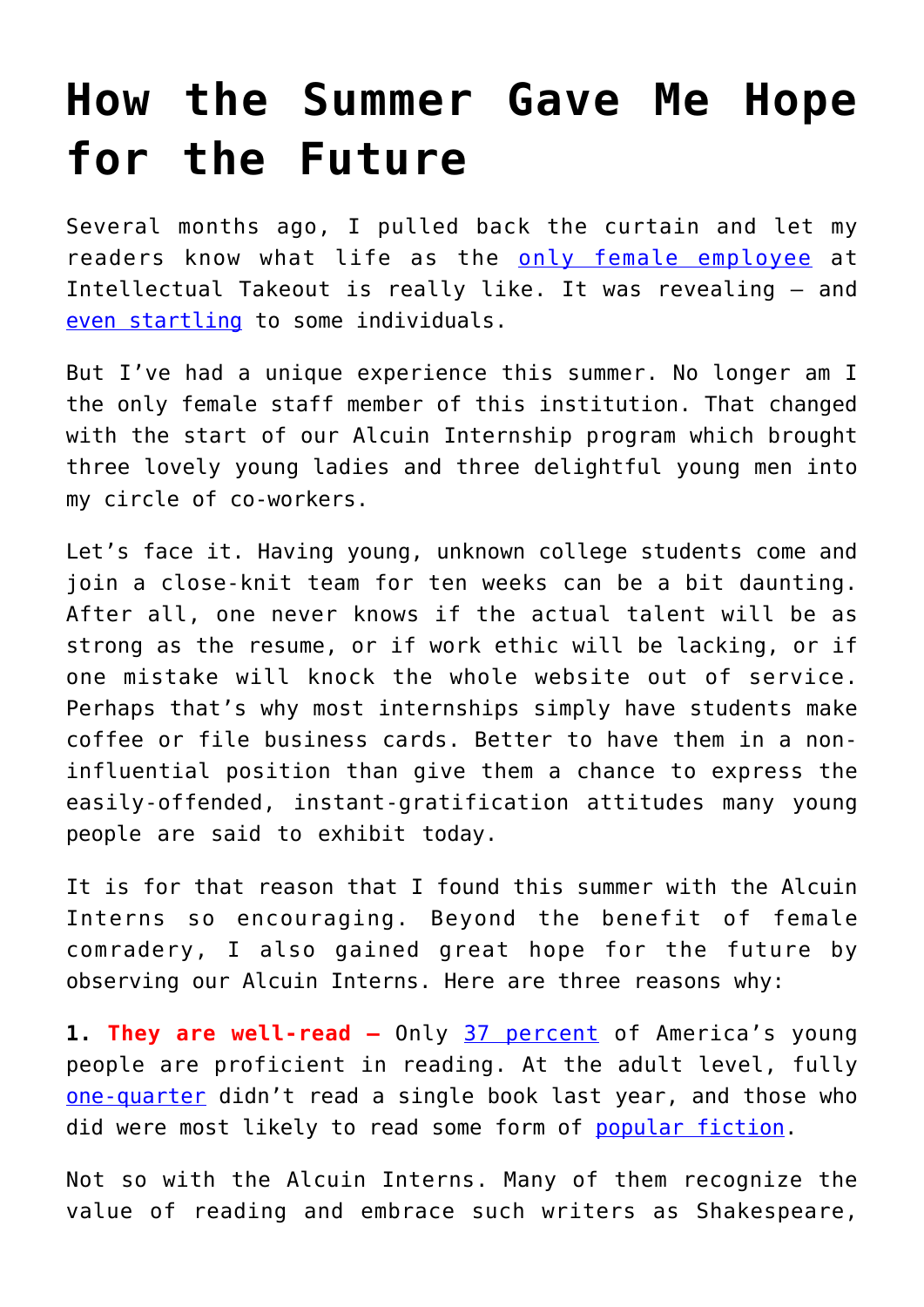Aristotle, and C.S. Lewis. They have a love for learning and recognize that the ideas of the past are applicable to the present. They understand that being well-rounded in their reading will expand their minds and help them wrestle with the deep questions and challenges life will present them.

**2. They know how to disagree in a civil manner** – Today's headlines are filled with students who stage protests, get into shouting matches, and are offended by any opinion that doesn't coincide with their own.

The Alcuin Interns, however, welcome debate and discussion. They have found any number of areas in which they disagree with each other, yet have still been able to discuss religious beliefs, gender roles, birth control, and other contentious topics in a congenial fashion, expressing a desire to learn and grow from one another.

**3. They know how to have fun** – Several years ago, [Carol](https://www.intellectualtakeout.org/blog/carol-burnett-cleverness-entertainment-becoming-extinct) [Burnett](https://www.intellectualtakeout.org/blog/carol-burnett-cleverness-entertainment-becoming-extinct) noted that many comedians no longer know how to produce good, clever humor. Instead, they tend to rely on crassness. [More recently](https://www.intellectualtakeout.org/article/mel-brooks-political-correctness-stupid-and-killing-comedy), other comedians have noted how difficult it is to use humor effectively for fear of offending or being accused of bullying.

The Alcuin Interns are not mean, yet they also aren't afraid to joke and laugh at one another's idiosyncrasies. I believe this is due in large part to the time they have invested in getting to know each other. Instead of confining themselves to the superficial as many are so prone to do, they have grown together as friends and become like a small family, embracing the joy and laughter that come with that close bond.

American young people today are generally viewed as incompetent, privileged, and self-interested individuals whose eventual leadership will spell doom for our nation. However, I saw a completely different side of today's young people in the Alcuin Interns who worked for Intellectual Takeout this